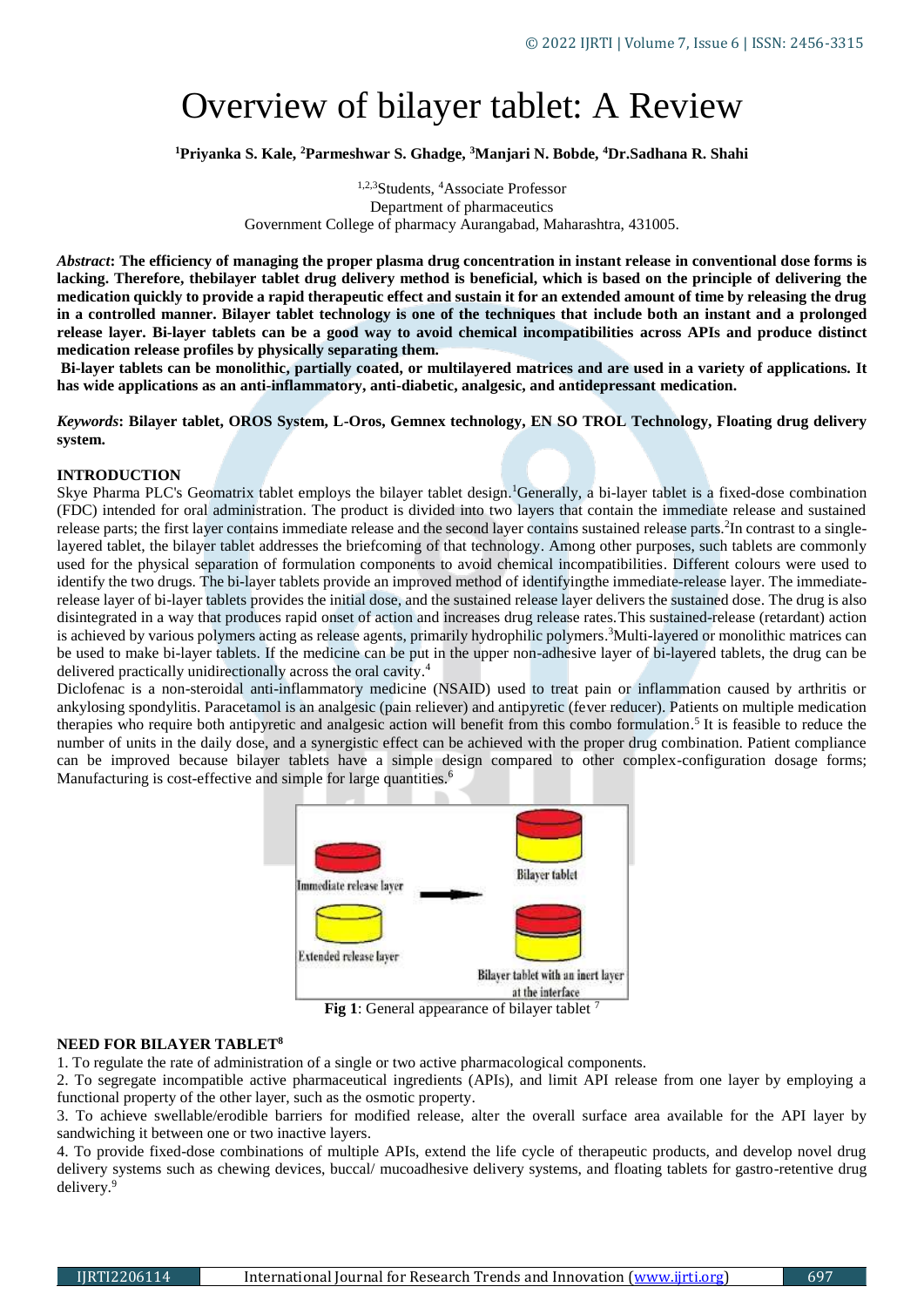## **General Properties of Bi-layer Tablet Dosage Forms<sup>10</sup>:**

1. A bi-layer tablet should have a pleasing appearance and be devoid of flaws such as cracks, chips, contamination, and discoloration.

- 2. It needs to be strong enough to withstand mechanical shock during manufacture.
- 3. It needs to be chemically and physically stable to maintain its physical properties throughout time.
- 4. Chemical stability must be maintained for a longperiod of time.
- 5. The agents are released in a predictable and repeatable manner.

## **Advantage<sup>11</sup> , 12**

1. By physically separating APIs,helps to avoid chemical incompatibilities.

- 2. Compared to other oral dose forms, it has the best chemical and microbiological stability.
- 3. Coating technology can cover up unpleasant odors and tastes.
- 4. Traditional dosing forms necessitate repetitive dosing, which can be avoided with a bilayer tablet.
- 5. It Provides the highest level of precision.
- 6. It's easy to swallow with a minimal hang-up.
- 7. Packing and stripping are easier and less expensive because they are lighter and more compact.

8. A bi-layer tablet is useful for limiting direct contact between two medications and so maximizing the efficacy of a drug combination.

9. Due to their synergistic action, the active ingredients' efficacy is increased.

- 10. Bi-layer tablets can be constructed to alter release by keeping one layer prolonged and the other immediate.
- 11. Single entity feed grains could be used in the future.
- 12. Patient compliance improves, which improves the efficacy of the treatment regimen.

13. A single bilayer tablet can provide two APIs or the same API with two different release profiles (for example, medications with extended and immediate release profiles).<sup>13</sup>

14. When using an embossed or monogrammed punch face, product identification is simple and quick, needing no additional processes.

## **Disadvantages of Bi-layer Tablet Dosage Form are:**

- 1. Children and unconscious patients will find it difficult to swallow.
- 2. Some drugs resist compression into dense compacts, owing to their amorphous nature and low-density character.

3. Drugs having poor wetting qualities, slow dissolution properties, and optimum absorption high in the GIT may be challenging to synthesize or manufacture as tablets that provide adequate or full drug bioavailability.

- 4. Individual layer weight managementisn't as accurate as it should be.
- 5. layer-to-layer cross-contamination.
- 6. Some solids have irritative effects on the mucosa of the gastrointestinal tract (e.g. aspirin).
- 7. Slow breakdown and dissolution may cause bioavailability issues.
- 8. Encapsulation may be required for bitter testing medications, drugs with an unpleasant odor, or drugs that are oxygen sensitive.
- 9. Add complexity, and bi-layer tablet presses are expensive.

## **Types of bilayer tablets<sup>14</sup>**

Bilayer tablets can be the same (homogeneous) or different (heterogeneous).

1. Homogenous type:

Bilayer tablets have the same drug in two layers, but the drug release profile is different from one another. These bilayer tablets contain one layer of immediate release and the second layer isin an extended-release manner.

#### 2. Heterogeneous type:

Bilayer tablet is suitable for continuous release of two drugs in combination, separating two incompatible substances.



**Fig 2**: Types of bilayer tablet<sup>15</sup>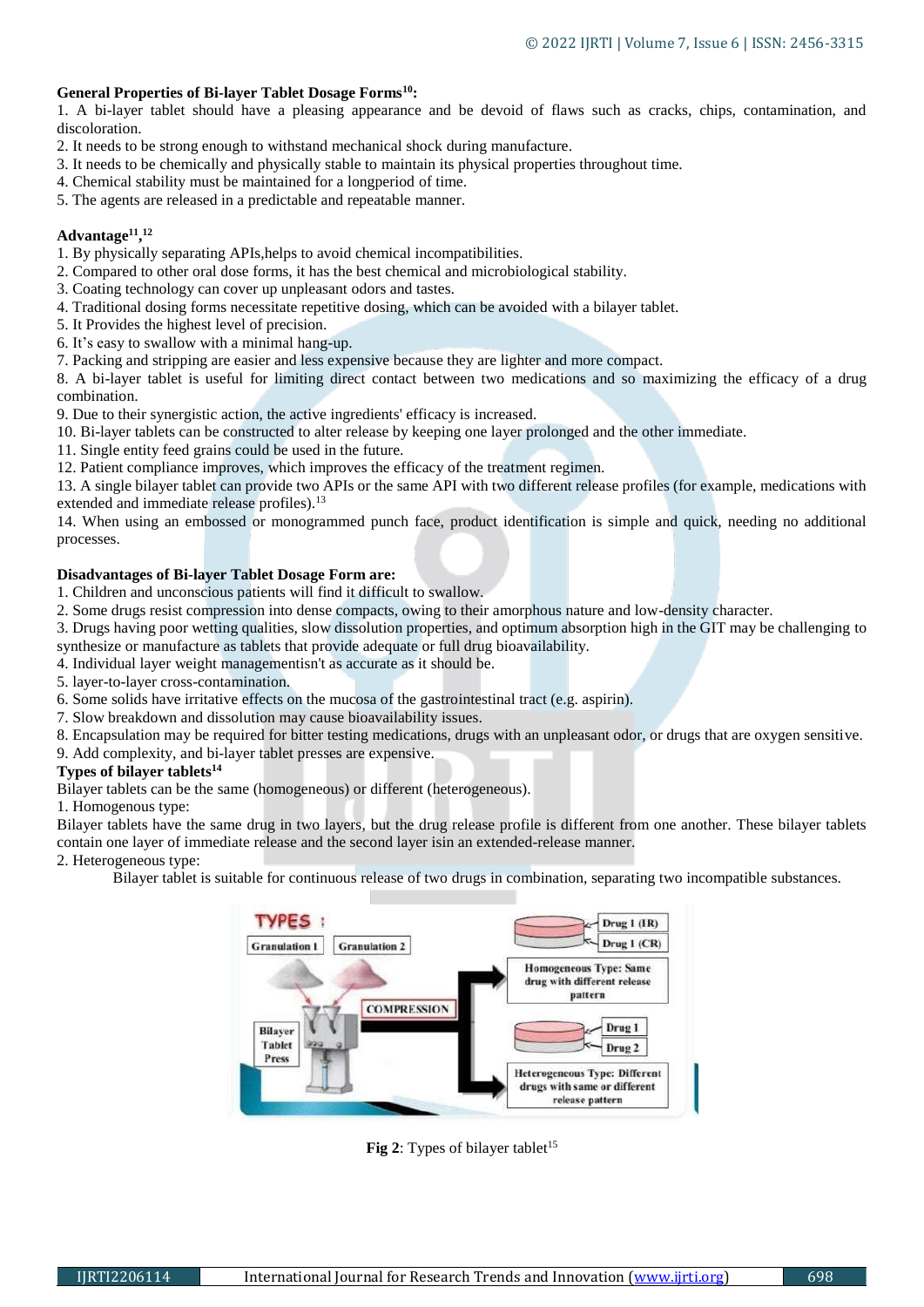#### **VARIOUS TECHNIQUES FOR BILAYER TABLET** GENERAL MECHANISM OF RELEASE OF DRUG OF ALL TECHNIQUES:

| outer coat made of semipermeable membrane                                                |
|------------------------------------------------------------------------------------------|
|                                                                                          |
| when come in contact with aqueous media                                                  |
|                                                                                          |
| It get swell                                                                             |
|                                                                                          |
| push layer create push pressure or wicking<br>agent absorb water(en so troll technology) |
|                                                                                          |
| Due to pressure semipermeable membrane<br>get rupture                                    |
|                                                                                          |
| Releases drug                                                                            |
|                                                                                          |

#### OROS PUSH–PULL TECHNIQUE<sup>16</sup>

OROS® Developed by Alza. It is a bilayer tablet coated with a semipermeable membrane.The OROS® system contains two or three layers;it consists of mainly two or three layers, one or more of which is responsible for delivering the drug, and the other two are responsible for delivering the push. The drug layer consists of a drug along with two or more other agents. The drug in the layer is poorly soluble, so it can be seen in the drug layer as a poorly soluble substance. The tablet is surrounded by a semipermeable membrane along with a suction and osmotic agent.



**Fig 3**: Bilayer and trilayer OROS Push pull technology

## LIQUID OROSTABLET (L-OROS)<sup>17</sup>

Liquid Oral Osmotic System (L-OROS) to overcome the drug solubility issue Alza developed the L-OROS system where the liquid soft gelatin product containing the drug in a dissolved state is initially manufactured and then coated with a barrier membrane, then the osmotic push layer, and then semi-permeable membrane containing a drilled orifice. Liquid OROS is designed to deliver drugs as liquid formulations and combine the benefits of extended release with high bioavailability.

Each of these systems includes a liquid drug layer, an osmotic engine or push layer, and a semi-permeable membrane coating. When the system is in contact with the aqueous environment water permeates across the rate-controlling membrane and activates the osmotic layer. The expansion of the osmotic layer results in the development of hydrostatic pressure inside the system, thereby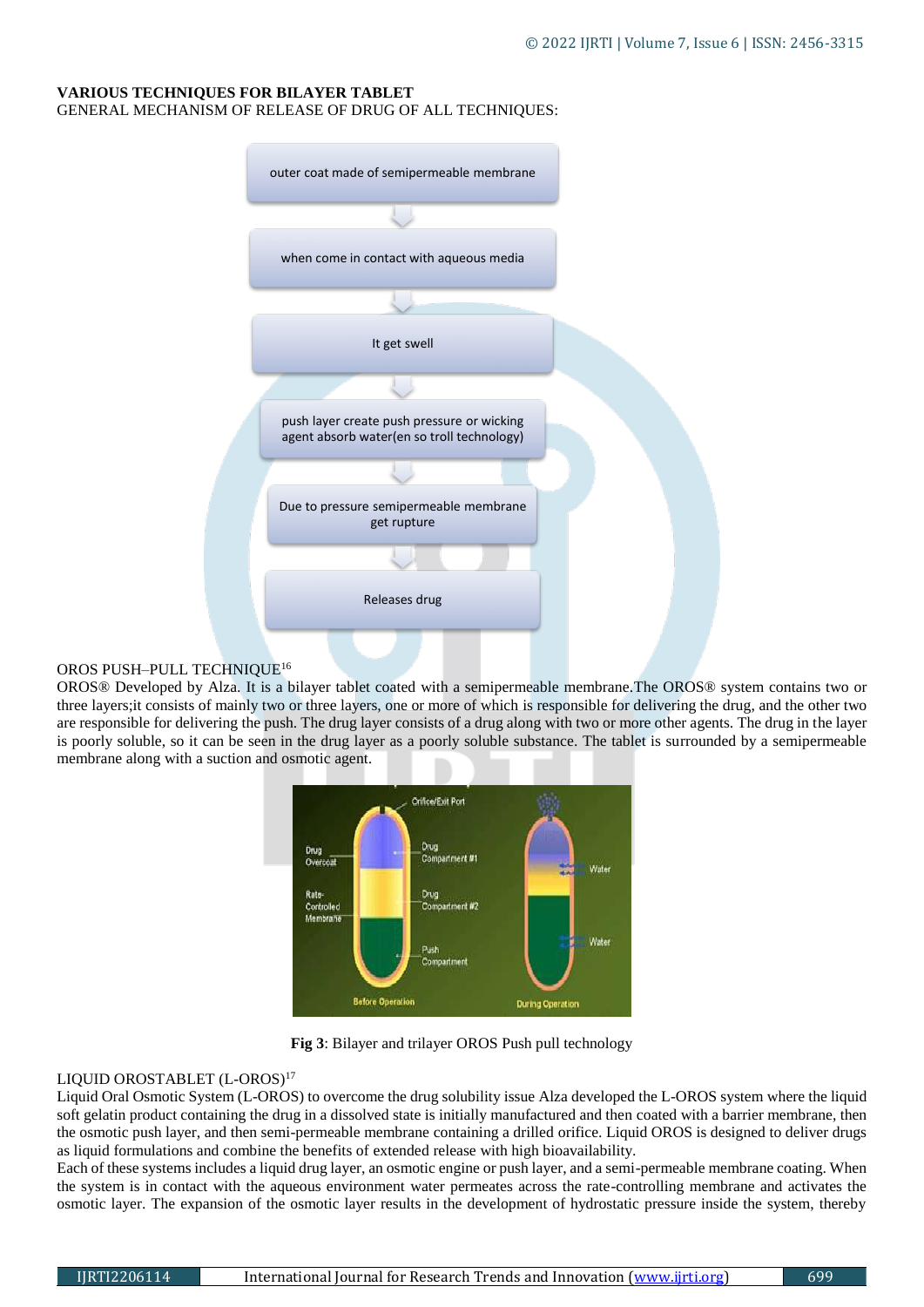forcing the liquid formulation to be delivered from the delivery orifice (Whereas L OROS hard cap or soft cap systems are designed to provide continuous drug delivery, the L OROS delayed liquid bolus drug delivery system is designed to deliver a pulse of liquid drug. The delayed liquid bolus delivery system comprises three layers: a placebo delay layer, a liquid drug layer, and an osmotic engine, all surrounded by a rate-controlling semi-permeable membrane. The delivery orifice is drilled on the placebo layer end of the capsule-shaped device. When the osmotic engine expands, the placebo is released first, delaying the release of the drug layer. Drug release can be delayed from 1 to 10 hours, depending on the permeability of the rate-controlling membrane and thickness of the placebo layer.

#### L-OROS ARE OF THREE TYPES:

- 1. L- OROS hard cap: Design to provide continuous drug delivery.
- 2. L- OROS soft cap: Design to provide continuous drug delivery.
- 3. Delayed liquid bolus delivery system: Deliver pulse type of drug delivery.
- Delayed Liquid Bolus Delivery System: It contains three layers:
- a) Placebo delay layer
- b) Liquid drug layer

c)Osmotic engine: It is surroundedby a rate-controlling semipermeable membrane.

It is a capsule shape & Delivery orifice drilled on a placebo layer.



## En so troll technology

Shire Laboratory uses an integrated approach to drug delivery focused on the identification of the identified enhancers and incorporation of them into controlled release technologies to improve solubility by a factor of several or create an optimized dosage form. In these techniques,the outer membrane is semipermeable and the inner core contains a drug along with a wicking agent. Wetting agents enable water to be absorbed into the porous structure of adelivery device. Specifically, wicking agents can either swell or not swell. Wicking agents are used to draw water to surfaces inside the core of a tablet, creating channels or a network of increased surface area and drug release rate through orifice enhancement.



**Fig 5**: EN SO TROL Technology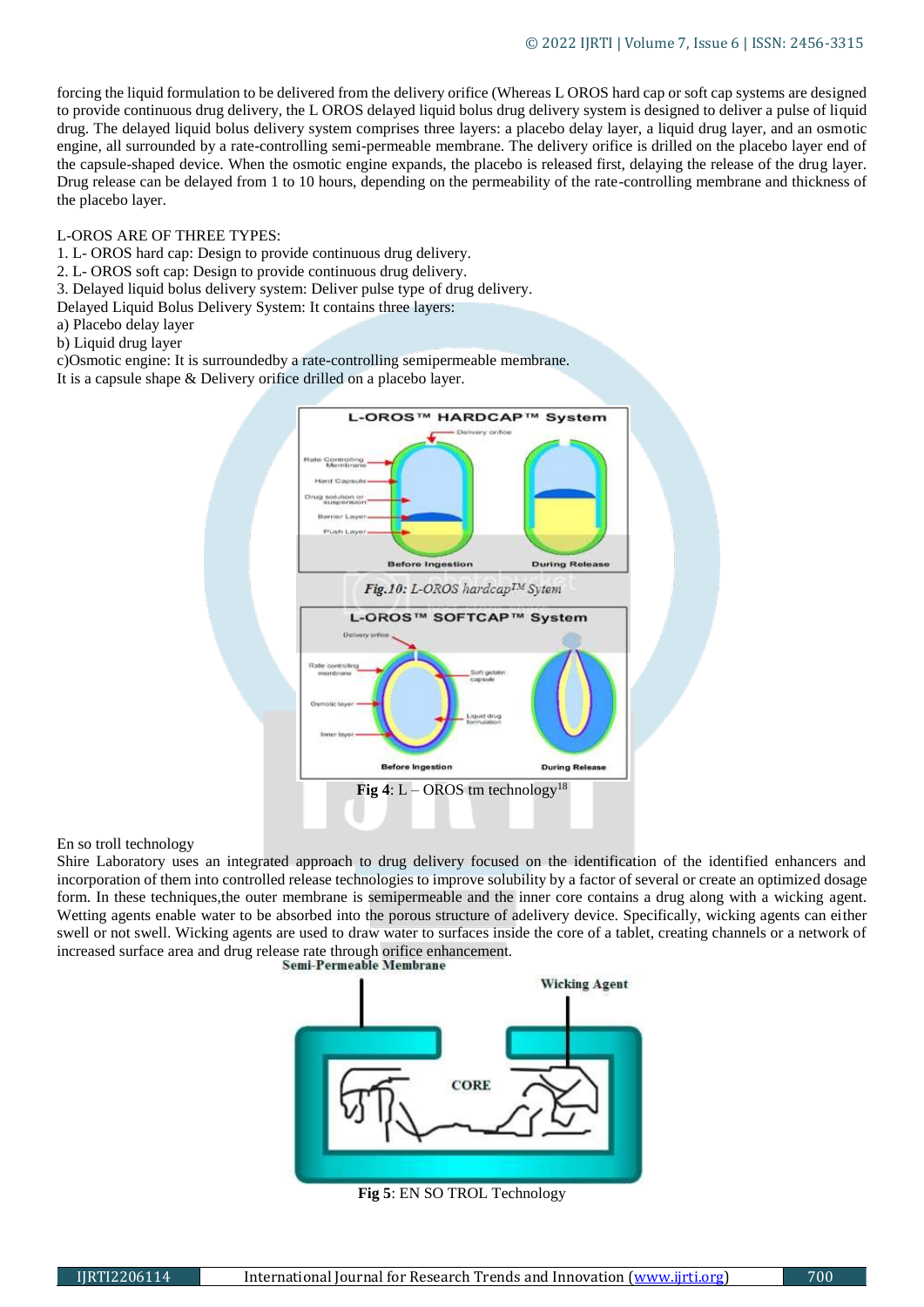## PRODAS<sup>19</sup>

The Programmable Oral Drug Absorption System is a multi-particulate drug delivery system that encapsulates controlled-release mini-tablets ranging from 1.5 to 4 mm in diameter. This technology combines multiparticulate drug delivery techniques with controlled-release nanotechnology, and the mini-tablet provides the benefit of both hydrophilic matrix and microporous matrix.Tablets can thus integrate both technologies into a single dosage form. Different release rates can be combined into the same dosage form to obtain desired release rates. These combinations may include immediate-release, delayed-release, and controlled release mini-tablets. Combinations of these forms can ultimately include immediate-release mini-tablets, delayed-release tablets, and controlled-release mini-tablets. In addition to controlled absorption over a specific period and targeted delivery of drugs to specific absorption sites, PRODAS technology also enables targeted delivery of drugs throughout the gastrointestinal tract. Minitablets formulated with different active ingredients can also be used to form combination products.



**Fig6:** PRODAS ® Technology: Programmable Oral Drug Absorption System

#### GEMINEX TECHNOLOGY<sup>19</sup>

Geminex provide the independent release of a single active ingredient or multiple active ingredients in a bilayer tablet. The active ingredient release can be determined by two or more different controlled release profiles or by an individually controlled release profile. The TIMERx matrix is used in controlled release layers in the bilayer tablet, which gives a controlled release and immediate release profile simultaneously.

#### ERODABLE MOLTED MULTILAYER TABLET

Erodible molded tablets in an erosion-based platform have the advantage of delivering zero or delayed-release with little to no impact on gastrointestinal conditions.To control drug release, the matrix, coat, and geometry must be altered to achieve either a zero-order release or a modified release.Through alterations to the matrix, coat, and geometry, the rate and mode of release can be designed and engineered to suit the end-user. With a zero-order, the drug is dispersed through the matrix in a coat that is biodegradable but has low water permeability to prevent penetration.If the matrix comes into contact with water, the matrix starts to erode. This matrix erosion is caused by GI fluids and is promoted by gut movement.Because the dosage form is designed so that water diffusion into the matrix is slowed, almost all drug release is caused by erosion.advantageous for drugs that have chemical and physical stability issues after contact with water.Using standard plastic injection molding technology. Egalet delivery technology is accurate, reproducible, and low in cost.

#### DUROS TECHNOLOGY

An exterior cylindrical titanium alloy reservoir forms the basis of the system. The drug molecules are protected from enzymes by this reservoir's high impact strength. The DUROS technology is a micro medicine distribution system that works in the same way as a syringe and dispenses a small amount of concentrated medication regularly and continuously for months or years.



#### DURADAS TECHNOLOGY

DUREDAS technology is a bi-layer tablet that can deliver an immediate or sustained release of two medications or multiple release rates of the same drug in a single dose form. Within one tablet, the tableting technique can produce different layers of immediate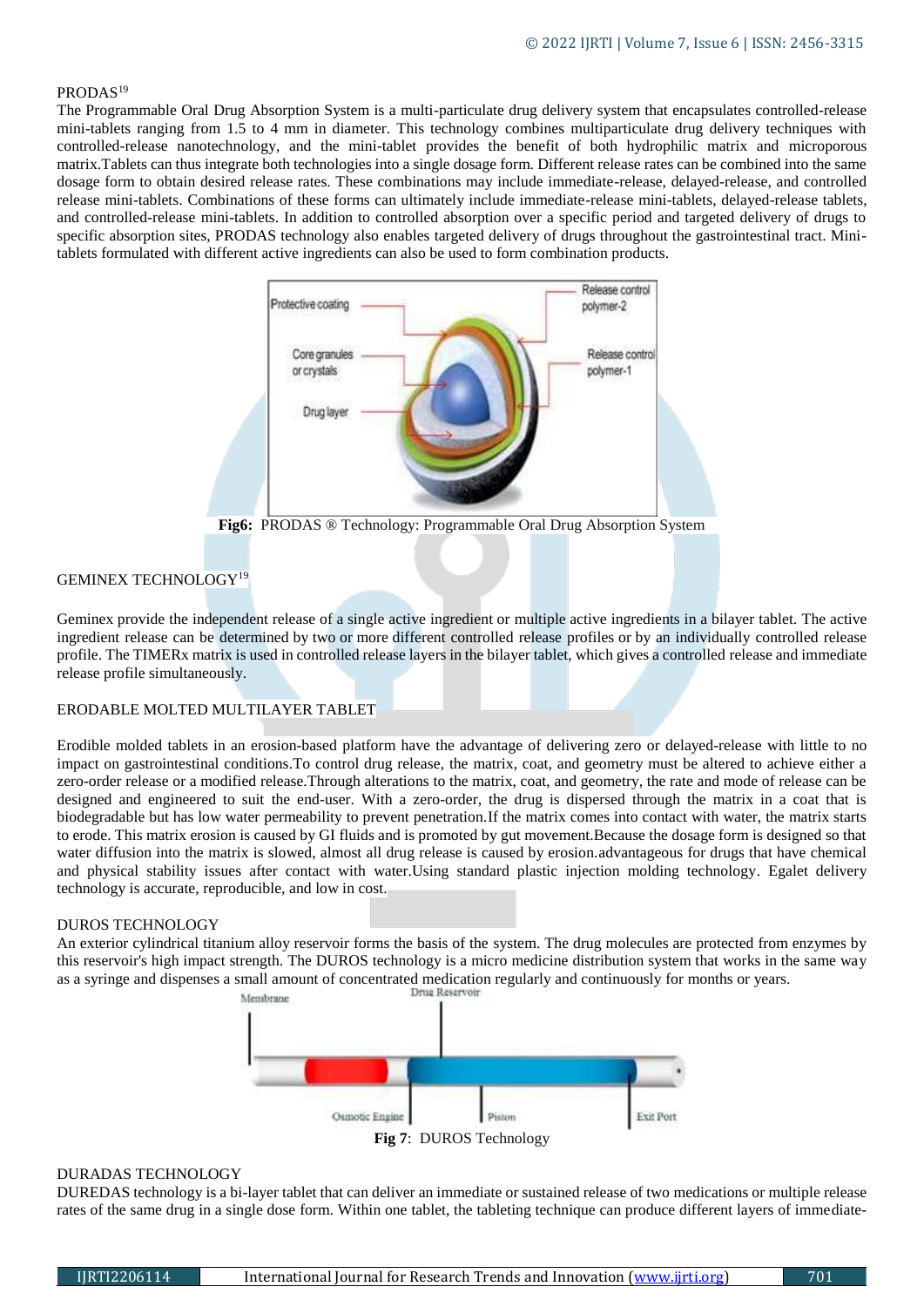release granulate and modified-release hydrophilic matrix complex. A mixture of hydrophilic polymers provides the dosage form with modified-release features.

# **MANUFACTURING PROCESS OF BILAYER TABLET<sup>20</sup>**

Bi-layer tablets are prepared with one layer of a drug for immediate release, with the second layer designed to release the drug later, either as a second dose or in an extended-release form. The bi-layertablets with two incompatible drugs can also be prepared by compressing separate layers of each drug to minimise the area of contact between the two layers. The inclusion of an additional layer of inert material is also possible.

The manufacturing process is mainly divided as:

A. COMPACTION:

A good tablet formulation should meet certain requirements, such as mechanical strength and the desired drug release profile. Sometimes, it may be difficult to achieve these conditions even in bi-layer tablet formulation when the double compression technique is used, due to the poor flow and compatibility characteristics of the drug, which will result in capping or lamination. Compression and consolidation are two aspects of compaction.

## B. COMPRESSION

Compression is a process of reducing bulk volume by eliminating voids and bringing particles closer together. Bilayer Tablet Compression consists of the following steps:

- 1. Filling of the first layer
- 2. Compression of the first layer
- 3. Ejection of the upper punch
- 4. Filling of the second layer
- 5. Compression of the second layer
- 6. Ejection of a bi-layer tablet



**Fig 8** : Manufacturing process of bilayer tablet<sup>21</sup>

# C. CONSOLIDATION

This means that there is an increase in the mechanical strength of the material due to inter-particulate interactions (bonding). It was found that a strong compression force on layer one contributed to tablet delamination.

## **BILAYER TABLET: QUALITY AND GMP REQUIREMENT<sup>22</sup>**

A quality bi-layer tablet will only be produced by a press that can manufacture it in a validated and GMP-compliant manner.

- A) Protect the bi-layer tablets from capping and separation into their layers.
- B) The separation of the two layers is achieved by using a clear visual separation.
- C) Assuring adequate tablet hardness.
- D) Avoiding cross-contamination within thetwo layers
- E) Weight control of individual layers, high yield, and accuracy.
- F)

## **TYPES OF BILAYER TABLET PRESS**

- 1. Single-sided tablet press.
- 2. Double-sided tablet press
- 3. Bilayer tablet press with displacement monitoring

## **1. Single-sided press**

A single-sided press with both chambers of the doublet feeder separated from one another is the most basic design. The two distinct layers of tablets are produced by gravity or force-feeding each chamber with varying power. The first layer of powder is put onto the die as it travels through the feeder, followed by the second layer of powder. After that, in one or two steps, the entire tablet is compressed.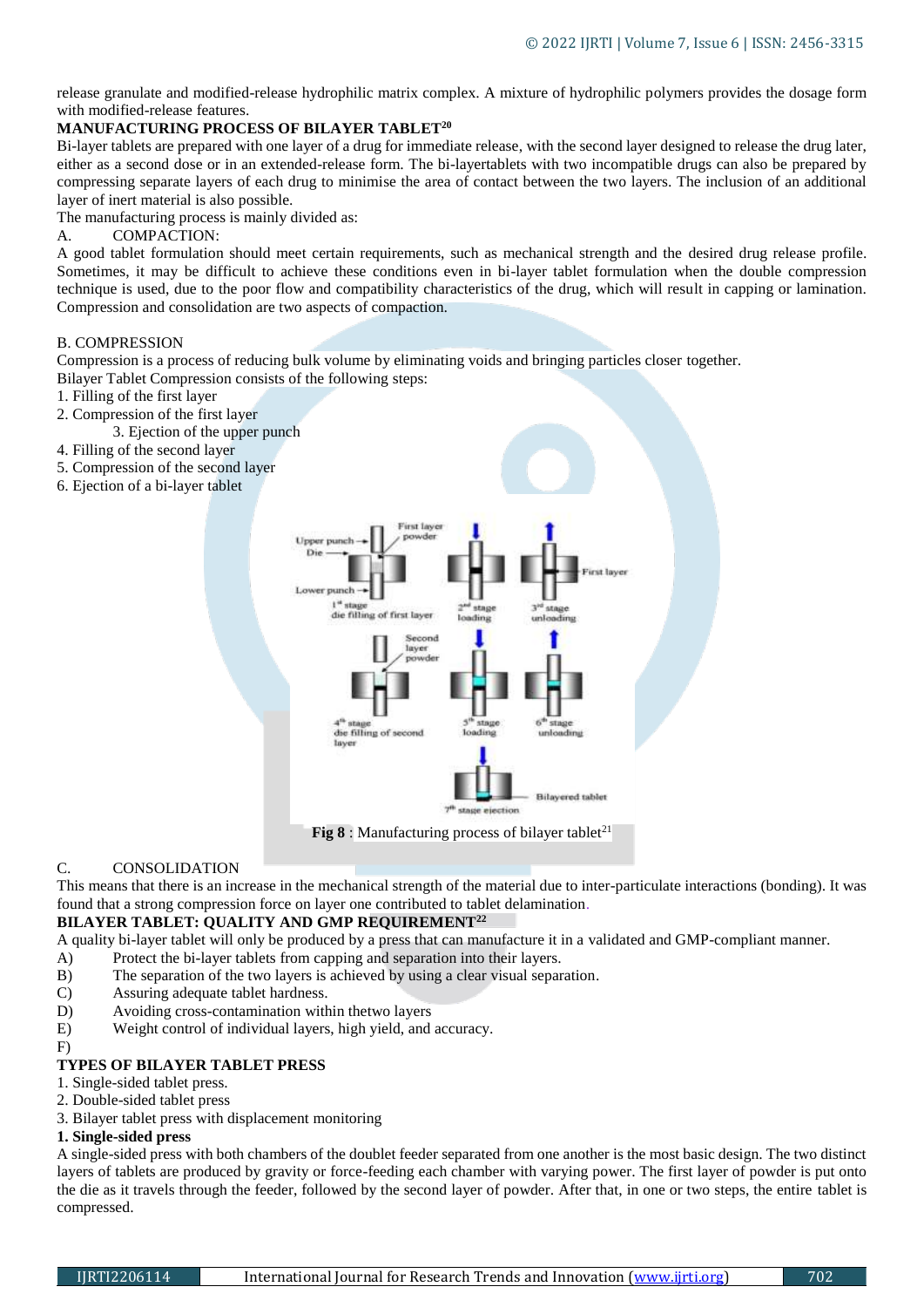## **Limitations of the single-sided press**

1. Individual layer weights aren't monitored or controlled.

2. There is no clear visual distinction between the two levels.

3. Due to the small compression roller, the initial layer dwell time is quite short, perhaps resulting in poor deaeration, capping, and hardness issues.

4. This can be fixed by slowing down the turretrotation (to extend the dwell period), but this will result in reduced tablet output.

## **2. Double-sided tablet press:**

Compression force is used to monitor and manage tablet weight in most double-sided tablet presses with automated production control. At major compression of the layer, the control system measures the effective peak compression force exerted on each tablet or layer. The control system uses this measured peak compression force to reject out-of-tolerance die fill depths and adjust them as needed**.**

## **3. Bilayer tablet press with displacement monitoring**:

The principle of displacement pill weight management is significantly different from the compression force principle. The sensitivity of the control system while monitoring displacement is determined by the applied pre-compression force rather than the tablet weight.

# **DIFFERENT DRUG DELIVERY SYSTEMS USED IN BILAYER TABLET**



# **Characterization of bilayer tablet<sup>23</sup>**

## **a) Particle size distribution**

Sieving was used to measure the particle size distribution.

#### **b) Photo microscope study**

With the use of a photomicroscope, we have taken a photo of TGG and GG (X450 magnification).

## **c)Angle of repose**

To calculate the angle of repose, we measured the diameter of the powder cone and used the following equation:

#### **Tan Ø=h/r,**

where **h** and **r** are the height and radius of the powder cone, respectively.

## **d) Hausner's ratio**

A fixed funnel method was used to determine the angle of repose of powder blends in each layer of the formulations. Each layer was poured through the funnel separately until the apex of the pile formed at the tip touched the tip of the funnel. The angle of repose was then calculated according to a formula.

# **Hausner's ratio = Tapped density / Bulk density**

## **e)Moisture sorption capacity**

Disintegrates are capable of absorbing moisture from the atmosphere, which can adversely affect moisture-sensitive drugs. The amount of moisture uptake was determined by measuring the difference in weight between 2 grams of disintegrating uniformly distributed in Petri dishes kept in a stability chamber at 37°C and 100% relative humidity for two days and measured by the amount of moisture absorbed.

## **f)Density**

**i)Bulk density:** A bulk density calculation was performed using a formula based on the following calculation: **Bulk density (BD) = weight of powder/volume of bulk.**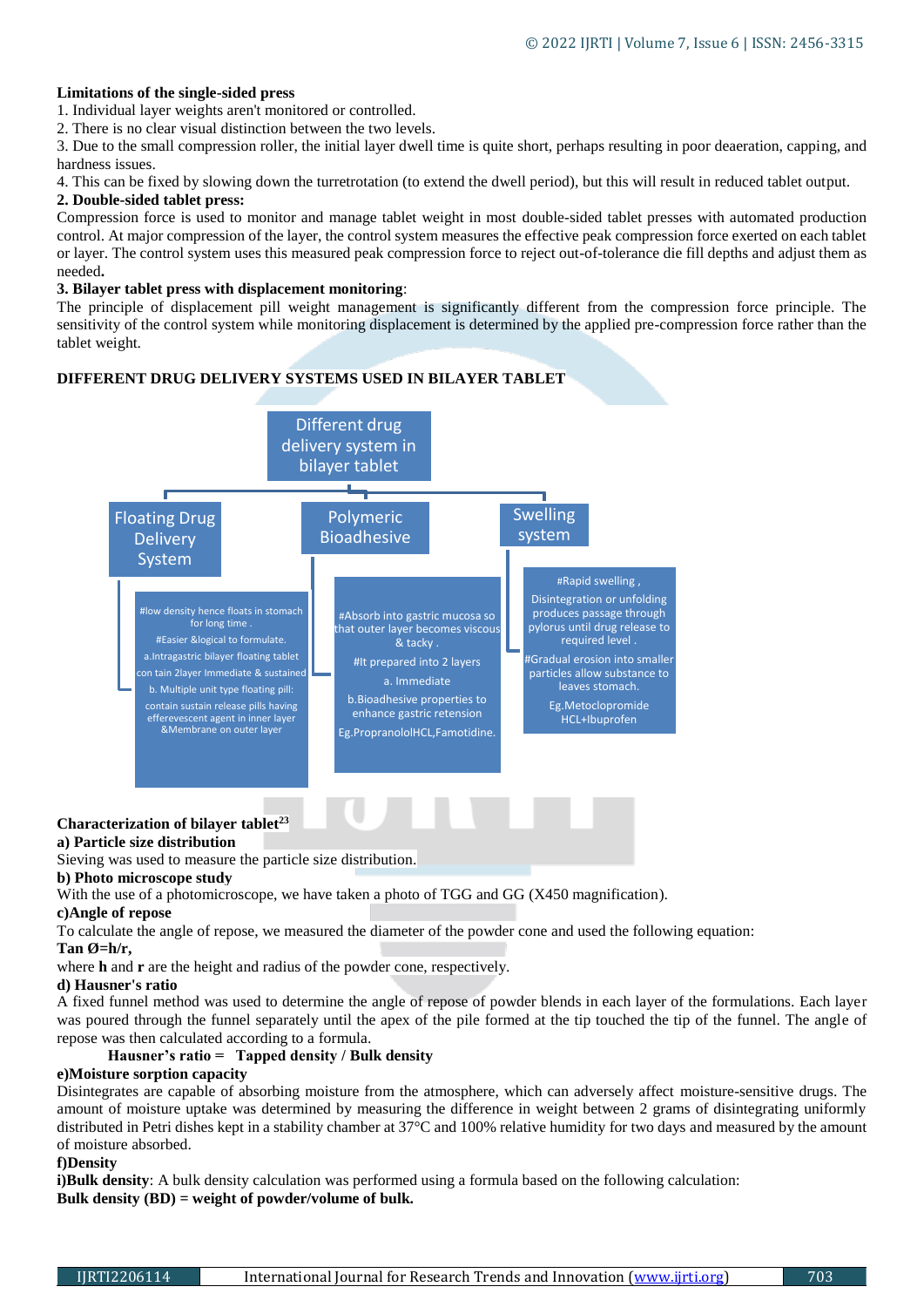The bulk density is calculated by placing the powder blend into a measuring cylinder; the total volume **ii)Tapped density:**

A tapped density was determined by tapping the cylinder 100 times and calculating the tapped density by formula. The tapped volume was measured after 100 taps, and then the tapped density was calculated by using the formula:

## **Tapped density (TD)= weight of powder / Tapped volume.**

**g) Compressibility:**

By using Carr's compressibility index, we can determine the compressibility index of the powder.

**Carr's index (%) =Tapped density – bulk density/tapped density ×100**

## **Evaluation of Bi-layer Tablets:<sup>24</sup>**

1. **General Appearance**: Consumers accept products when they have an appealing visual identity, including their size, color, shape, odor, taste, texture, physical flaws, and legibility of any identifying mark. Other parameters include tablet size, shape, color, appearance, odor, taste, and texture of the surface.

2. **Size and Shape**:Dimensionally, we can describe, monitor, and control the tablet's dimensions and shape.

3. **Tablet Thickness**: Using filling equipment, tablets' uniform thickness can be used as a counting mechanism. Some filling machines are designed to count tablets based on their uniform thickness.

4. **Uniformity weight**: 20 tablets were randomly chosen, and their weights were compared to the average weight. This was accomplished by weighing each tablet and comparing them to theaverage weight.

| Sr .no | As per USP standards | Max.% deviation allowed | As per IP/BP standards |
|--------|----------------------|-------------------------|------------------------|
|        | 130 mg or less       | .0%                     | 84 mg or less          |
|        | $130 - 324$ mg       | .5%                     | $80 - 250$ mg          |
|        | More than 324 mg     | 05%                     | More than 250 mg       |

5. **Hardness**: Using Monsanto's hardness tester, we evaluated the hardness of the tablet, which hashigh impact resistance under handling, transportation, and storage conditions. kg/cm2 is the unit of hardness.

6. **Friability**: The forces most often responsible for tablet chipping, cracking, and breaking is friction and shock. Twenty tablets are weighed andplaced in the Roche friability apparatus where they are subjected torepeated shocks as they fall six inches on each turn. The weight of the tablets is calculated after abrasion in four minutes or 100 turns, compared to their initial weight. Abrasion results in a loss in weight, indicating the friability of the tablet. Any broken or smashed tablets should not be collected, as weight loss of less than 1% is considered generally acceptable during the friability test. The percentage friability is calculated as follows:

## **% friability = [initial weight – final weight/initial weight] × 100**

7. **Drug Content**: Weighing 10 tablets and calculating the average weight would be used to determine the medication content. The pills would then be triturated, resulting in a fine powder.

8. **Dissolution Studies**: Dissolution testing is the process of releasing a medication from a tablet into solution per unit time under controlled conditions. In-vitro drug release tests in the simulated stomach and intestinal fluids would be performed on bilayer tablets to determine their potential to deliver the appropriate controlled medication delivery. The dissolution medium can be chosen based on the dissolution site.

9. **Stability Study**: The bi-layer tablets would be put in appropriate packaging and kept in the following conditions for the duration of the accelerated study, as required by ICH guidelines: After 15 days, the tablets would be withdrawn and analyzed for physical characterization (visual defects, hardness, friability, and dissolution, among other things) as well as drug content. The data is fitted into first-order equations to determine the kinetics of deterioration. At 25°C, accelerated stability data is plotted using the Arrhenius equation to determine the shelf life.

| Study        | <b>Storage Condition</b>            | Period    |
|--------------|-------------------------------------|-----------|
| Long term    | $30^{\circ}$ C ± 2°C/65% RH ± 5% RH | 12 months |
| Intermediate | $30^{\circ}$ C ± 2°C/65% RH ± 5% RH | 6 months  |
| Accelerated  | $40^{\circ}$ C ± 2°C/75% RH ± 5% RH | 6 months  |

10. **Buoyancy Determination**: The time it takes for the dosage form to emerge on the medium's surface is known as floating lag time, and the time it takes for the dosage form to emerge on the medium's surface continuously is known as total floating time (TFT). One tablet from each formulation batch would be placed in a dissolution unit with 900 ml of dissolution media and rotated at the required RPM. The medium's temperature would be kept at 372°C. The time it takes for the tablet to appear on the medium's surface, as well as the amount of time it stays on the medium's surface, would be recorded.

11. **Swelling study**<sup>25</sup>: Individual tablets would be precisely weighed and stored in 50 mL of water. After 60 minutes, the tablets would be carefully removed, blotted with filter paper to remove any remaining water, and weighed correctly. The formula for calculating percentage swelling would be:

## **Swelling study = Wet weight - Dry weight / Dry weight x 100**

## **Challenges related to bilayer technology<sup>26</sup>**

Bilayer tablets are two single-layer tablets that have been compressed into one. When the two components of a tablet do not completely connect, it breaks into fragments. When compacted into a bilayer tablet, both granulations should adhere correctly. Some manufacturing issues exist in practice:

• Inconsistent weight control of individual layers.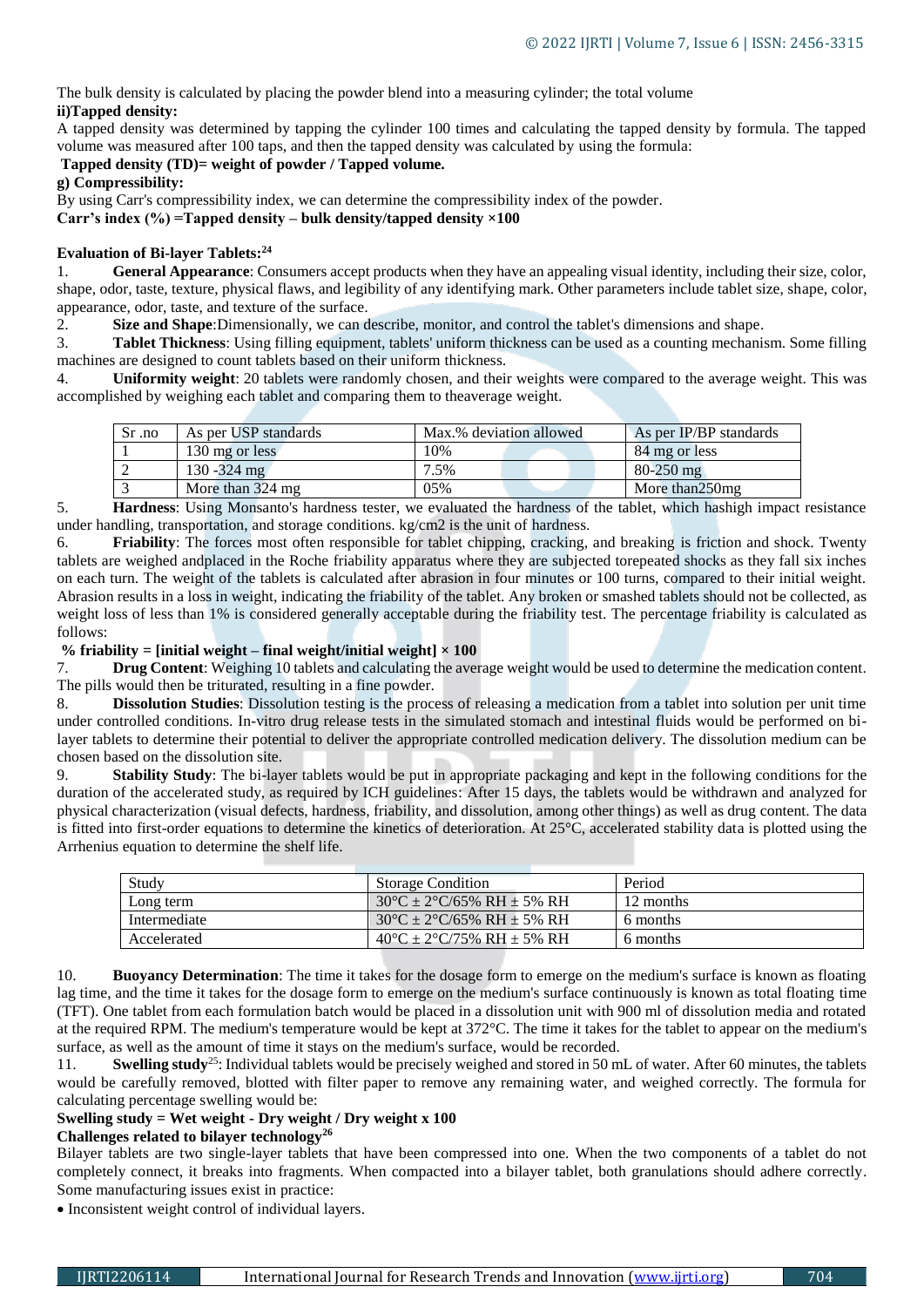Layer-to-layer cross-contamination.

Misalignment of elastic modulus between adjacent layers. Inadequate layer bonding and inadequate interfacial strength could result from a high elastic modulus ratio between adjacent layers.

Reduced production yield and a proclivity to delaminate (separation of distinct layers) at the non-planer interface between adjacent compacted layers.

- Low drug load combined with a disproportionate layers weight ratio.
- The hardness of the bilayer tablet is insufficient.
- Throughout the shelf life of the product, it maintains its physical and chemical integrity.
- Large tablet size, which may affect the unit dose's swallowability.
- High temperature and humidity have an effect on layer adhesion during storage.

#### **Various Advancements in the Field of Bilayer Tablets**

| <b>DRUG</b>                 | <b>DOSAGE FORM</b>              | <b>RATIONALE</b>                              | <b>METHOD</b>                          | reference |
|-----------------------------|---------------------------------|-----------------------------------------------|----------------------------------------|-----------|
| <b>Statin Aspirin</b>       | <b>Bilayer</b> tablets          | To reduce medication interactions<br>and      | Dry<br>&<br>wet                        | 27        |
|                             |                                 | aspirin-related adverse effects.              | granulation                            |           |
| Metformin Glipizide         | <b>Bilayer</b> tablets          | Drugs have a synergistic effect on diabetes.  | Wet granulation                        | 28        |
| Cefuroxime axetil           | <b>Bilayer floating tablets</b> | Bimodal drug release                          | Granulation                            | 29        |
| Telmisartan Simvastatin     | <b>Bilayer</b> tablets          | to reduce contact between Simvastatin &       | Wet granulation                        | 30        |
|                             |                                 | telmisartan                                   |                                        |           |
| Propranolol HCl             | Bilayertablets                  | Bimodal drug release                          | Wet granulation                        | 31        |
| Misoprostol Diclofenac      | <b>Bilayer</b> tablets          | To minimize contact b/w drug                  | Wet granulation                        | 32        |
| Diclofenac Cyclobenzaprine  | <b>Bilayer</b> tablets          | Synergistic effect in pain                    | Wet granulation                        | 33        |
| HC1                         |                                 |                                               |                                        |           |
| <b>Granisetron HCl</b>      | <b>Bilayer</b> buccal tablet    | To overcome the bioavailability problem,      | Direct compression                     | 34        |
|                             |                                 | reducing side effects                         |                                        |           |
| Metformin HCl Glimepiride   | <b>Bilayer</b> tablets          | Synergistic effect in diabetes                | Wet granulation                        | 35        |
| Indomethacin                | <b>Bilayer floating tablets</b> | Biphasic drug release                         | Wet granulation                        | 36        |
| Metformin HCl Atorvastatin  | <b>Bilayer</b> tablets          | To develop polytherapy for the treatment of   | Wet granulation                        | 37        |
| Calcium                     |                                 | NIDDS & hyperlipidemia                        |                                        |           |
| Cefixime<br>Trihydrate      | <b>Bilayer</b> tablets          | Synergistic effect in bacterial infections    | Wet granulation                        | 38        |
| Dicloxacillin Sodium        |                                 |                                               |                                        |           |
| Piracetam Vinpocetine       | <b>Bilayer</b> tablets          | Synergistic effect in Alzheimer's disease     | Wet granulation                        | 39        |
| Metformin HCl Pioglitazone  | <b>Bilayer</b> tablets          | Synergistic effect in diabetes mellitus       | Wet granulation<br>$\&$                | 40        |
|                             |                                 |                                               | direct compression                     |           |
| Cefuroxime<br>Axetil        | <b>Bilayer</b> tablets          | effect<br>microbial<br>Synergistic<br>against | Dry granulation                        | 41        |
| Potassium Clavulanate       |                                 | infections and to minimize dose-dependent     |                                        |           |
|                             |                                 | side effects                                  |                                        |           |
| Amlodipine<br>Besylate      | <b>Bilayer</b> tablets          | Synergistic effect in hypertension            | Direct compression &                   | 42        |
| Metoprolol Succinate        |                                 |                                               | wet granulation                        |           |
| <b>Atorvastatin Calcium</b> | <b>Bilayer</b> buccal tablets   | To overcome the bioavailability problem,      | Direct compression                     | 43        |
|                             |                                 | reducing side effects and frequency of        |                                        |           |
|                             |                                 | administration                                |                                        | 44        |
| Paracetamol diclofenac      | <b>Bilayer</b> tablets          | Synergistic effect of drugs in pain           | Wet granulation                        | 45        |
| Losartan                    | <b>Bilayer</b> tablets          | Biphasic release profile                      | Direct compression                     | 46        |
| Metformin HCl Pioglitazone  | <b>Bilayer</b> tablets          | Synergistic effect in diabetes mellitus       | Dry<br>$\overline{\mathcal{X}}$<br>wet |           |
|                             |                                 |                                               | granulation                            | 47        |
| Guaifenesin                 | <b>Bilayer</b> tablets          | Biphasic release profile                      | Wet granulation                        |           |
| Tramadol                    | <b>Bilayer</b> tablets          | Synergistic effect of drugs in pain           | Coacervation<br>via                    | 48        |
| Acetaminophen               |                                 |                                               | temp change                            |           |
| Atenolol Lovastatin         | <b>Bilayer floating tablets</b> | Synergistic effect in hypertension and        | Direct compression                     | 49        |
|                             |                                 | biphasic release profile                      |                                        |           |
| MontelukastLevocetirizine   | <b>Bilayer</b> tablets          | To improve the stability of drugs in          | Wet granulation                        | 50        |
|                             |                                 | combination                                   |                                        |           |
| Salbutamol Theophylline     | <b>Bilayer</b> tablets          | Synergistic effect of drugs in asthma         | Wet granulation                        | 51        |

#### **CONCLUSION**

The bilayer tablet is an enhanced technology that addresses the shortcomings of the single-layered tablet. There are many uses for bilayer tablets, which can be monolithic, partially coated, or multilayered matrices. Bi-layer tablets are appropriate for the sequential release of two medications in combination, the separation of two incompatible substances, and also for sustained release tablets in which one layer is the initial dose and the second layer is the maintenance dose. Multilayer tablet preparations are utilized to create solutions for the administration of incompatible medications as well as controlled-release tablet preparations by providing surrounding or multiple swelling layers. Quality and GMP requirements for bi-layer tablets can vary significantly. This explains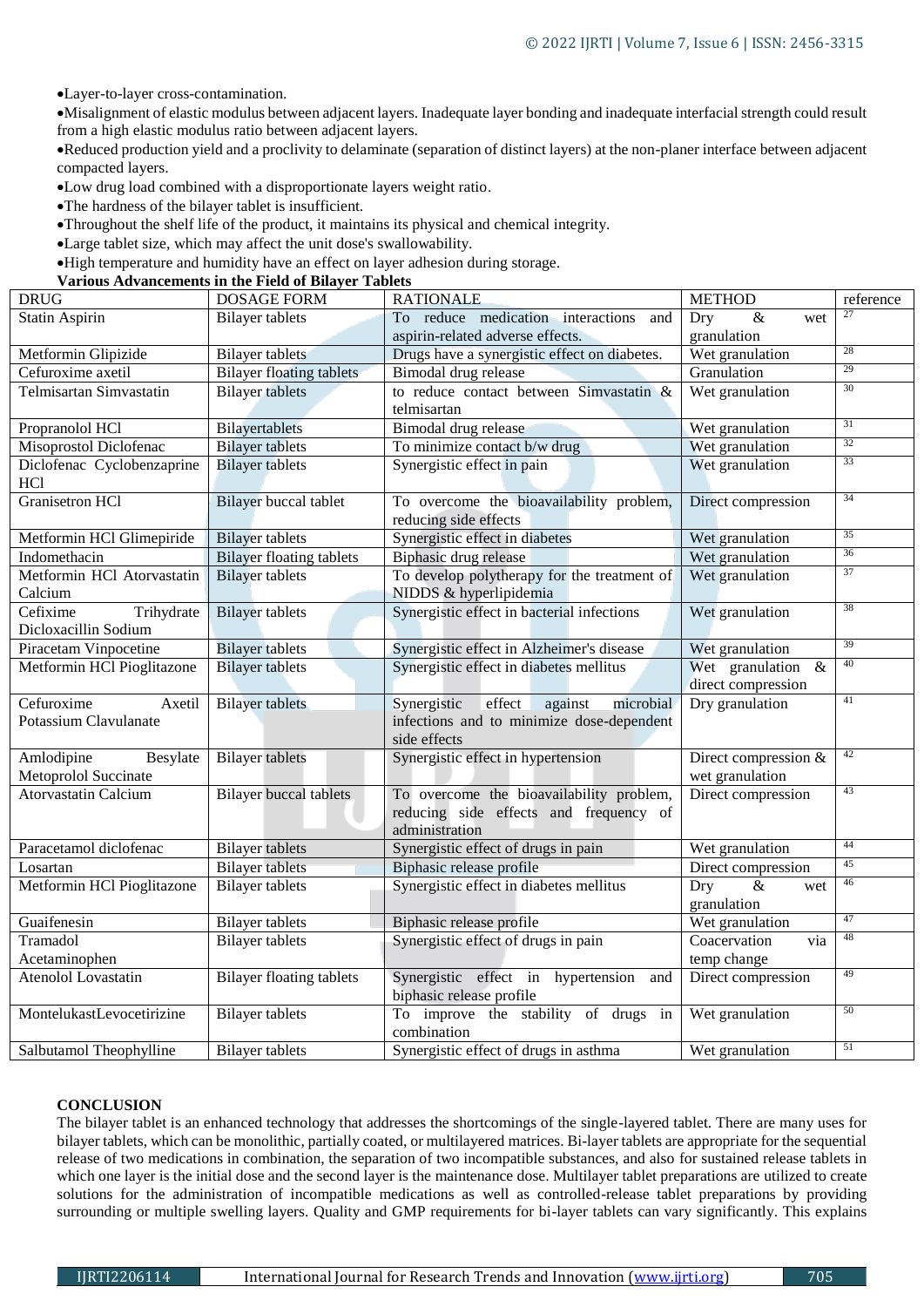why a wide range of presses, from simple single-sided presses to extremely complicated machines like the Courtoy-R292F, are utilized to manufacture bi-layer tablets. Whenever high-quality bi-layer tablets need to be produced at high speed, the use of an "air compensator" in combination with displacement control appears to be the best solution.

## **REFERENCES**

**.** 

<sup>1</sup>Kale SS, Saste VS, Ughade PL, Baviskar DT. Bilayer tablet. International Journal of Pharmaceutical Sciences Review and Research. 2011 Jul;9(1):25-30.

<sup>2</sup>Reddy TP, Rao VD, Kumar KR. BI-Layer technology-an emerging trend: A review.

<sup>3</sup>Yadav G, Bansal M, Thakur N, Khare S, Khare P. Multilayer tablets and their drug release kinetic models for oral controlled drug delivery system. ME J Sci Res. 2013;16(6):782-95.

<sup>4</sup>Kavitha K, Kumar MR, Dakshayani S, SD JS. Bilayer tablet technology: An overview. Journal of Applied Pharmaceutical Science. 1930 Jan 11(Issue):43-7.

<sup>5</sup>Payghan SA, Disuza JI. Formulation, evaluation, and development of bilayer tablet. Int. J. Pharmaceutics. Res. 7. Dev..2011;3:80-

<sup>6</sup>Niwa M, Hiraishi Y, Iwasaki N, Terada K. Quantitative analysis of the layer separation risk in bilayer tablets using terahertz pulsed imaging. International journal of pharmaceutics. 2013 Aug 16;452(1-2):249-56.

<sup>7</sup> Mishra B, Nayak BS, Mohanty B, Panda S. Recent Approaches and Challenges in Bilayer Tablet Technology

<sup>8</sup>Satpute VM, Tuljapur NT. Bi-layer tablet: A controlled release dosage form. Int J Res Anal Rev. 2020 Apr 1;7(7):175-82. <sup>9</sup>Gopinath C, Bindu VH, Nischala M. An overview on bilayered tablet technology. Journal of global trends in pharmaceutical sciences. 2013 Apr;4(2):1077-85.

<sup>10</sup>Deshpande RD, Gowda DV, Mahammed N, Maramwar DN. Bi-layer tablets-An emerging trend: a review. International journal of pharmaceutical sciences and research. 2011 Oct 1;2(10):2534.

<sup>11</sup>Srividya B, Sowmya C, Reddy CS. Capsules And It'S Technology: An Overview. International Journal of Pharmaceutics and Drug Analysis. 2014 Sep 17:727-33.

<sup>12</sup>Panchal HA, Tiwari AK. A novel approach of bilayer tablet technology: A review. International Research Journal of pharmacy. 2012 May;3(5):44-9

<sup>13</sup>Abebe A, Akseli I, Sprockel O, Kottala N, Cuitiño AM. Review of bilayer tablet technology. International journal of pharmaceutics. 2014 Jan 30;461(1-2):549-58.

<sup>14</sup>Nizami F, Malviya Y. Recent Advancement and Challenges in Bilayer Tablet Technology: An Overview. Current Research in Pharmaceutical Sciences. 2021:91-7.

<sup>15</sup> <sup>15</sup><https://www.slideshare.net/DHRUTIAVLANI1/dhruti-avlani-bilayer-tablet>

<sup>16</sup>Soni N, Joshi D, Jain V, Pal P. A Review on Applications of Bilayer Tablet Technology for Drug Combinations. Journal of Drug Delivery and Therapeutics. 2022 Jan 25;12(1):222-7.

<sup>17</sup>Ghosh T, Ghosh A. Drug delivery through osmotic systems–an overview. Journal of Applied Pharmaceutical Science. 1930 Jan 11(Issue):38-49.

<sup>18</sup> : EN SO TROL Technology

<sup>19</sup> Lachman L, Lieberman HA, Joseph KL, The Theory and practices of Industrial Pharmacy, Varghese Publishing House, Bombay, 3rd ed., p.430-431.

<sup>20</sup>Santra S, Mahanti B, Bera K. Review on Bilayer Tablet: The New Era.

<sup>21</sup> Rameshwar V, Kishor D, Tushar G. Bi-layer tablets for various drugs: A review. Scholars Academic Journal of Pharmacy. 2014;3(3):271-9.

<sup>22</sup>Jha MK, Rahman MH, Rahman MM. Biphasic oral solid drug delivery system: A review. International Journal of Pharmaceutical Sciences and Research. 2011 May 1;2(5):1108.

<sup>23</sup> The Indian Pharmacopoeia. Volume 2, 4th edition, The Controller of Publication, Govt. of India, Delhi, 1996: A82-A85  $24$ Tambe ST, Padekar HB, Dhobale SM, Jadhav SL. Design and characterization of bi-layer tablets containing simvastatin as a sustained release and labetalol HCl as the immediate release. Journal of Drug Delivery and Therapeutics. 2019 Apr 15;9(2-s):263- 70.

<sup>25</sup>Mishra B, Nayak BS, Mohanty B, Panda S. Recent Approaches and Challenges in Bilayer Tablet Technology. <sup>26</sup>. Singh A, Das S, Gupta S, Ghosh S. The Challenges of Producing Bilayer Tablet: A Review. Journal of Drug Delivery and Therapeutics. 2021 Aug 15;11(4-S):171-5.

<sup>27</sup>. S Hiremath P, A Bhonsle S, Thumma S, Vemulapalli V. Recent patents on oral combination drug delivery and formulations. Recent Patents on Drug Delivery & Formulation. 2011 Jan 1;5(1):52-60.